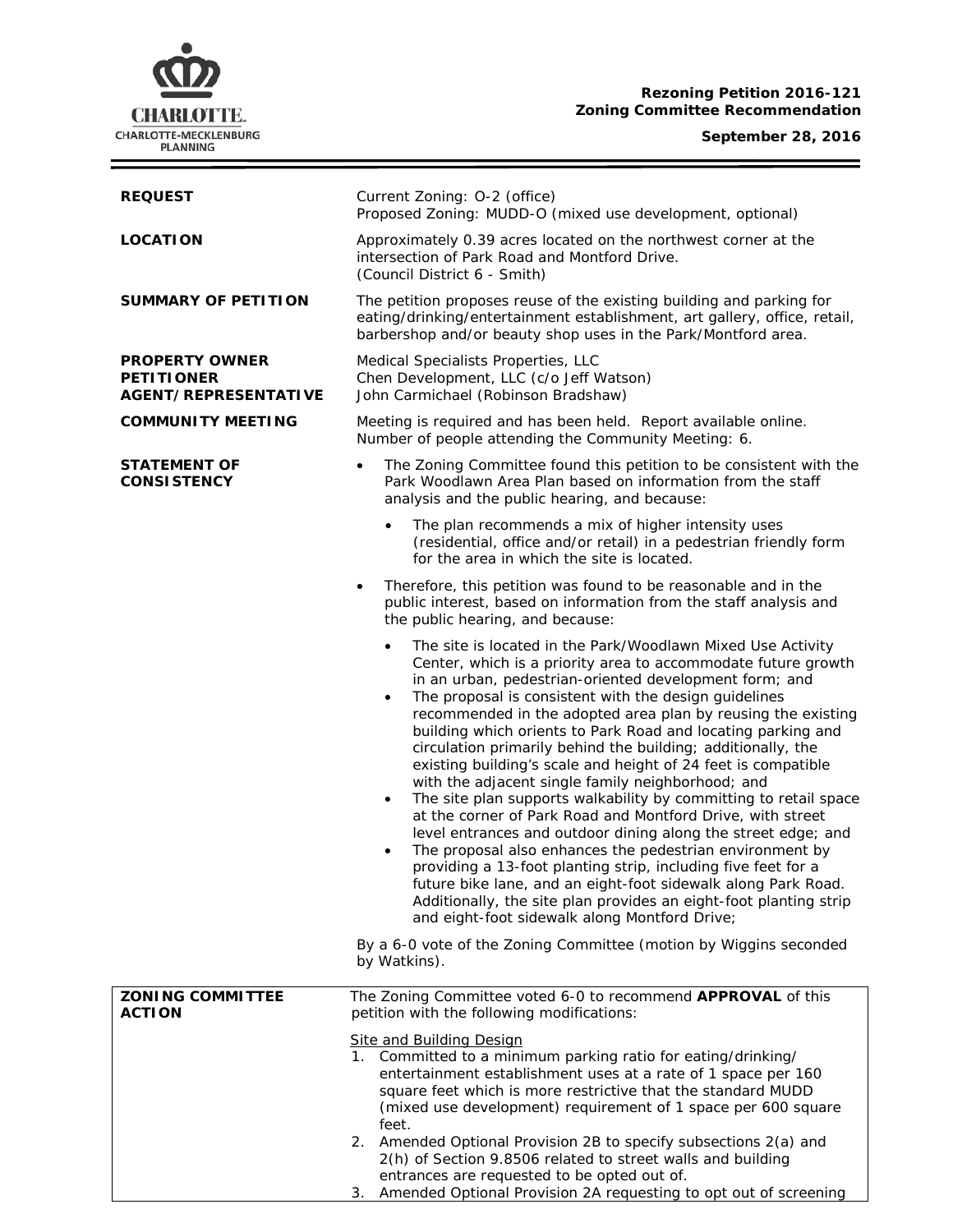|                                              | requirements of Section 12.303 to also include Section 9.8506(2)<br>(b) along the northern and western property lines.<br>Environment<br>4. Showed all right-of-way trees to be protected on the plan.<br>Transportation<br>5. Revised the site plan to add a note specifying all transportation<br>improvements will be completed and approved prior to issuance of<br>a certificate of occupancy for any new use to be located in the<br>building on the site.<br>Other<br>6. Reoriented the site plan so that north is at top of page, matching<br>the vicinity map. |                                                                                                        |
|----------------------------------------------|-------------------------------------------------------------------------------------------------------------------------------------------------------------------------------------------------------------------------------------------------------------------------------------------------------------------------------------------------------------------------------------------------------------------------------------------------------------------------------------------------------------------------------------------------------------------------|--------------------------------------------------------------------------------------------------------|
| <b>VOTE</b>                                  | Motion/Second:<br>Yeas:<br>Nays:<br>Absent:<br>Recused:                                                                                                                                                                                                                                                                                                                                                                                                                                                                                                                 | Majeed / Watkins<br>Eschert, Labovitz, Majeed, Wiggins, Watkins,<br>Spencer<br>none<br>none<br>Lathrop |
| <b>ZONING COMMITTEE</b><br><b>DISCUSSION</b> | Staff provided a summary of the petition and noted that the rezoning is<br>consistent with the adopted area plan. A commission member asked if<br>there are plans to provide a safe crossing for pedestrian to cross Park<br>Road at Montford Drive. CDOT staff responded that a rezoning on the<br>other side of Park Road had committed to install a crossing and this<br>petition would provide a crosswalk ramp for the crossing. There was no<br>further discussion of the petition.                                                                               |                                                                                                        |
| <b>STAFF OPINION</b>                         | Staff agrees with the recommendation of the Zoning Committee.                                                                                                                                                                                                                                                                                                                                                                                                                                                                                                           |                                                                                                        |

# **FINAL STAFF ANALYSIS**

## **(Pre-Hearing Analysis online at [www.rezoning.org\)](http://www.rezoning.org/)**

#### **PLANNING STAFF REVIEW**

#### • **Proposed Request Details**

The site plan accompanying this petition contains the following provisions:

- Allows the following uses: eating/drinking/entertainment establishments (type 1 and 2), art galleries, general offices, medical offices, retail sales, beauty shops, and barbershops.
- Reuses the existing 2,500-square foot building and allows a maximum 720-square foot addition for an outdoor patio.
- Limits the maximum building height to 24 feet.
- Prohibits accessory drive-through service windows, building expansions except for the patio, and outdoor live, recorded or broadcast music between the hours of 10 p.m. and 10 a.m.
- Provides access to the site from an existing right-in/right-out driveway on Park Road and full movement driveway on Montford Drive.
- Provides a minimum parking ratio for eating/drinking/entertainment establishment uses at a rate of 1 space per 160 square feet. The standard MUDD requirement is 1 space per 600 square feet.
- Provides a 13-foot planting strip, including five feet for a future bike lane and an eight-foot sidewalk along Park Road, and an eight-foot planting strip and eight-foot sidewalk along Montford Drive.
- Limits the height of detached lighting to 21 feet.
- Requests the following Optional Provisions:
	- Allow the northern and western property lines to not be required to meet the parking lot screening requirements of Sections 12.303 and 9.8506(2)(b). This request is to facilitate the reuse of the existing parking facilities.
	- Allow the existing structure and any renovations to not be required to meet the urban design and development standards of Section 9.8506 2(a) and 2(h) of the Zoning Ordinance. The request is to facilitate the reuse of the existing building.
	- Allow the existing parking lot to remain in place and not be required to meet Section 9.8507 which prohibits surface level parking in the setback and between the use and setback. This is to facilitate the reuse of the existing parking facilities.
- **Public Plans and Policies**